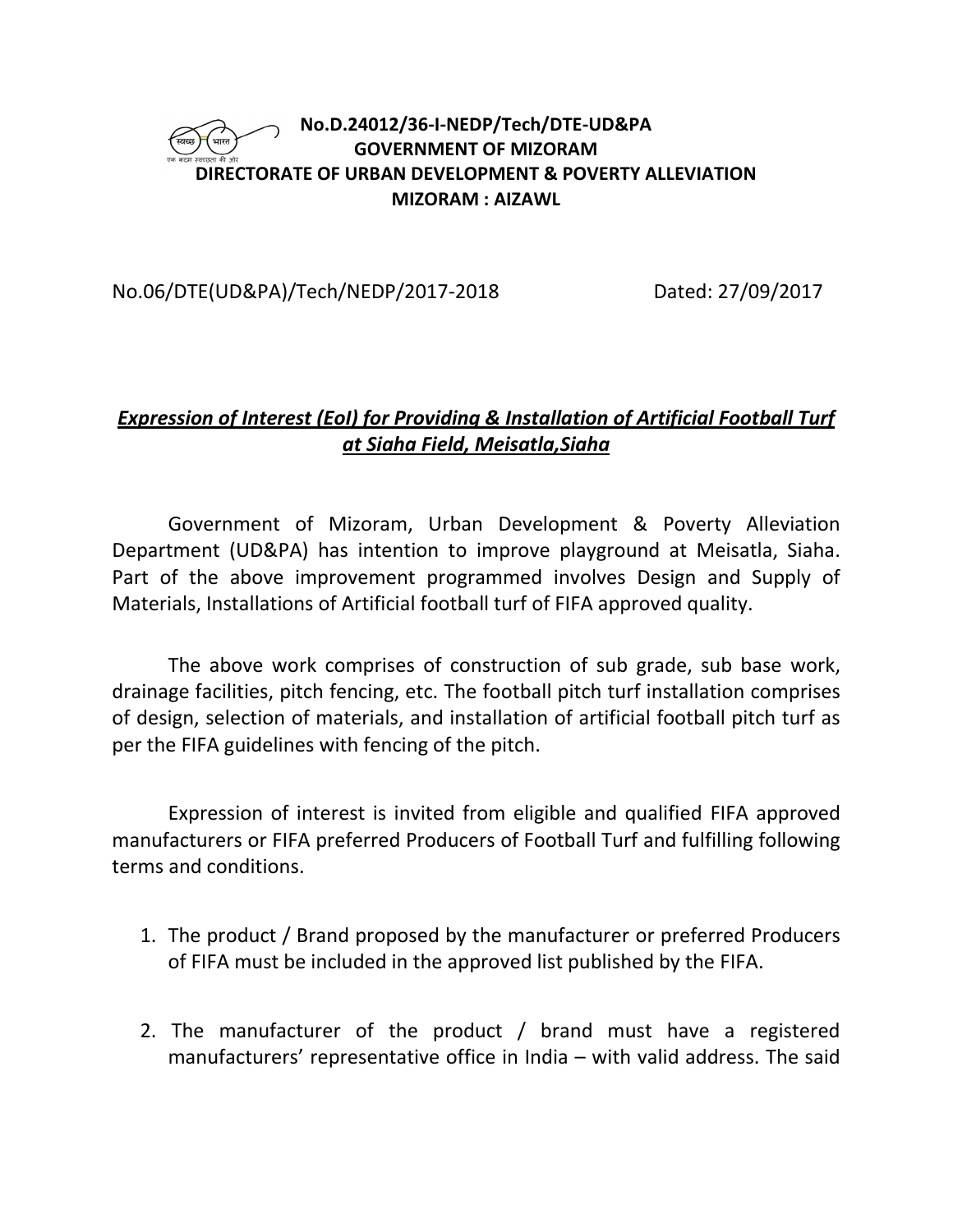representative shall have a clear power of attorney from the manufacturer authorizing him to carryout sports surface laying in India.

- 3. The product / brand must have been installed in reputed Sports Organizations / National level institutes in India. They must have installed at least one such installation during the last 3 years and preferable in Mizoram.
- 4. The manufacturer must be able to undertake and organize the allied civil construction work along with construction of the specialized surface.
- 5. The product / brand must be guaranteed for climate like heavy and prolonged monsoon period of Mizoram and ensuring long service life without deterioration due to climatic conditions.
- 6. The scope of the specialized surface is approximately quantified as follows.

| SI. |                                             |                                             | <b>Quality Approval</b> | Area  |
|-----|---------------------------------------------|---------------------------------------------|-------------------------|-------|
| No. | Venue                                       | <b>Type of Surface</b>                      | required                | (sqm) |
| 1.  | Siaha Field,<br>meisatla, Siaha,<br>Mizoram | Artificial Football   FIFA approved<br>Turf | quality                 | 5750  |

**REQUIREMENT OF FOOTBALL PITCH TURF** 

The letter of Expression of interest along with company profile, detailed scope of the work, *proposed commercial cost* and other supporting documents of completed project, financial capacity of the bidder, product and other specification etc. shall be submitted to the undersigned address on or before 1:00pm, 24<sup>th</sup> October, 2017 and shall be opened on the same day @ 2:00 p.m